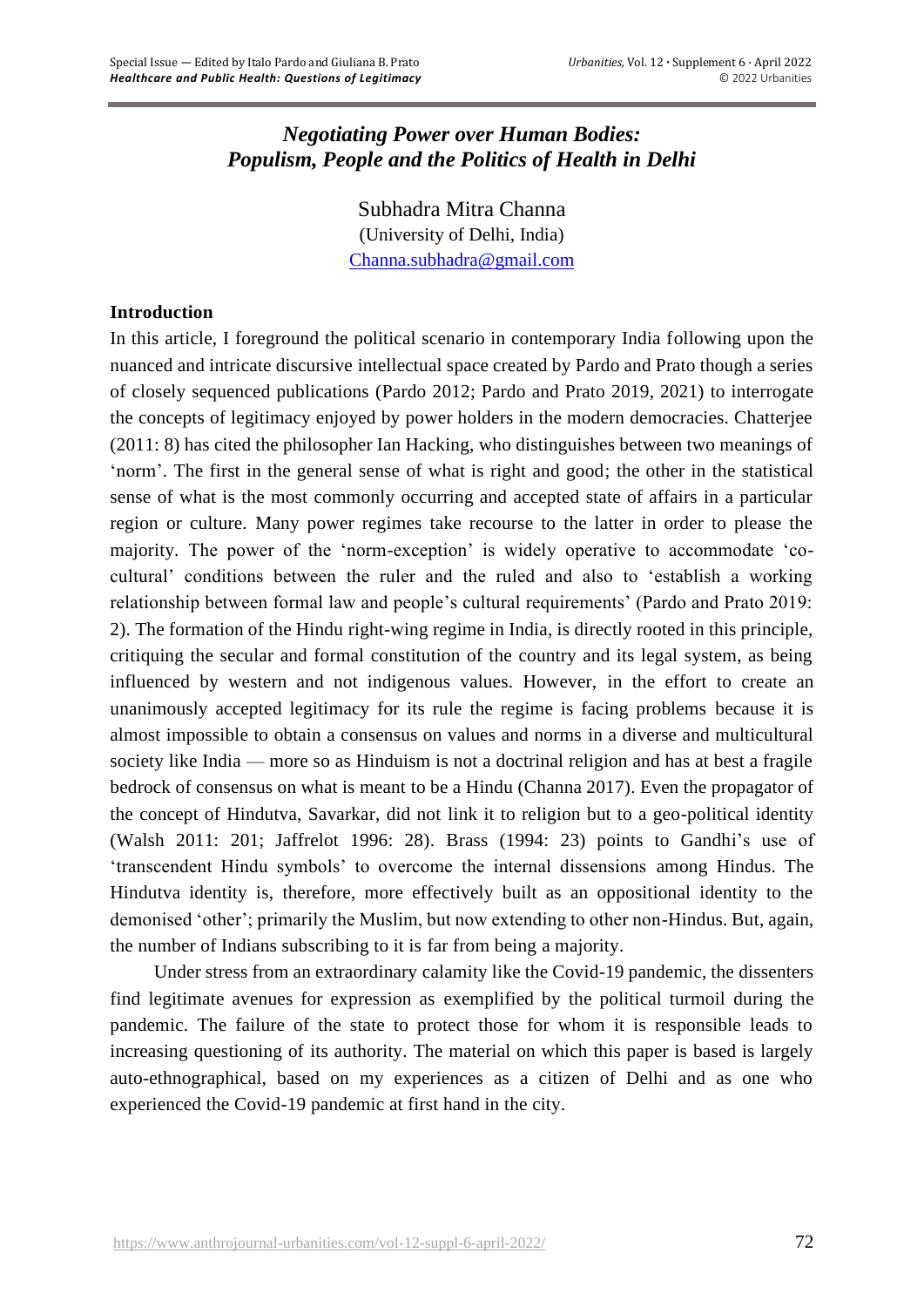# **Legitimacy of the Ruler**

The present right-wing regime of the Bhartiya Janata Party (hereby referred to as the BJP) came to power professing to model itself on ancient Hindu traditions and glory, as a religious nationalism (Thapar 2002: 21). The Hindutva movement shows ideological affinity to populism in that it showed 'hostility to the status quo, mistrust of traditional politicians, appeal to the people and not to classes and anti-intellectualism' (Laclau 1977: 147). It would, however, be wrong to presume that its legitimacy draws on religious identity alone. It actually derives from a combination of various factors that include disillusionment with the dynastical rule of the family of Indira Gandhi, widespread corruption in the public sphere and the lack of fit of the modern secular model followed by the Indian constitution with the majority of Indians, who are still steeped in feudal and parochial values. But no political regime in India can claim itself to represent the majority on religious/cultural grounds. The only goals and values that can actually cut across Indian society are those based on instrumental and immediate needs, including food, water, clean environment and health.

Being well aware of these conditions, the central government floated a number of projects to support the 'liberal' and universal image of the regime, and especially that of the popular Prime Minister. Health and well-being were identified as goals that would appeal to practically everyone. Among the various catchy slogans distributed for consumption to the general public, one was, *Sab ka Saath, Sabka Vikas* — meaning, 'we want everyone to work together for everyone's development'; another was, *Banega Swasth India* — meaning 'India will become healthy'. A strongly projected slogan — *Swatch Bharat Abhiyan* ('The Clean India Campaign') — was launched with great intensity but the actual policies and their implementation fell short of such intensity. The main spanners in the implementation were inequality and poverty, lack of infrastructural facilities and poor distribution.

At the beginning of the pandemic, in February 2020, India was among those nations that quickly announced a lockdown, even before the cases had crossed into three figures. However, no attention was paid to the marginal, the poor, the daily wage workers, the cab drivers, the pavement-sellers, the migrant labour and those employed informally in the places that were shut down, like shops and restaurants, malls and gyms. The first phase was marked more by the sufferings caused by the lockdown than by the disease itself (Channa 2020). Globally, the visuals of hundreds of people walking on foot in the heat and dust of the Indian summer, trying to get back home, went viral in all media. At that time, the migrant issue was the real issue — much more serious than the virus. It is reported that more than 8,000 migrant workers, desperate to get home were mowed down by trains, as they walked along the train tracks so as not to lose their way during the hundred-of-miles trek to their villages. These were workers who had come to Delhi to earn a living from far flung less prosperous, areas with very little resources as compared to the city.

Elsewhere (Channa 2019), I have discussed under what conditions, the poor and the marginal are forced to leave their villages and small towns and migrate to the cities. The fate of these workers during the pandemic highlighted a blind spot in the vision of the state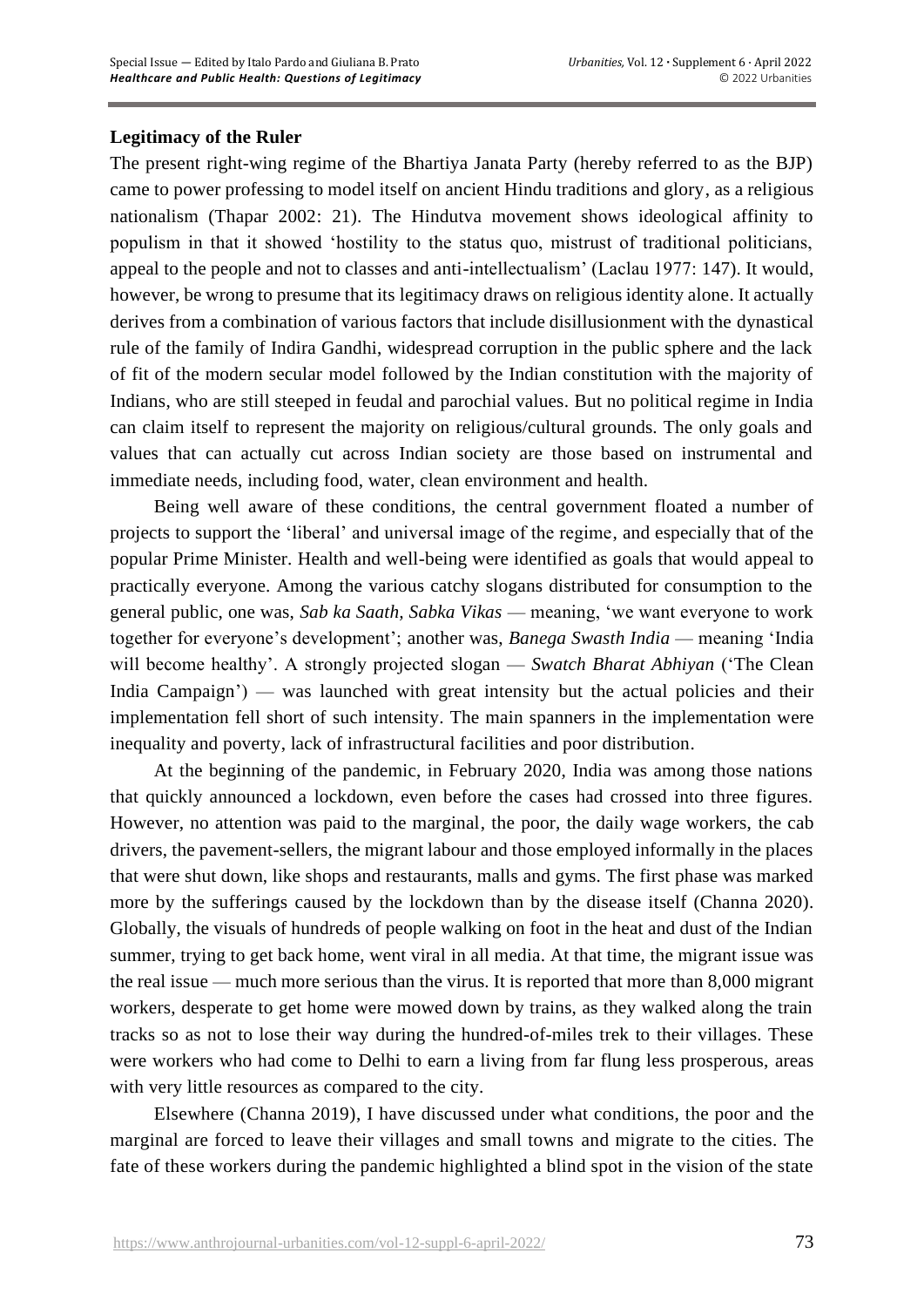about those that do not belong to the formal organised sector of the economy, those who exist on the fringes without any rights. At this juncture, it was civil society more than the state that came to the rescue. The state responded by passing formal laws such as that prescribing that no one could be evicted from their premises during the lockdown or that prescribing that employers must pay wages; but there was no way to implement these laws, especially at the lowest level. The failure of the state to protect the interests of the most vulnerable is also linked to the limited capacity of such people for political action. Thousands of people faced death due to starvation, fatigue and accidents on the roads, but they went without protest.

However, it was the deadly second phase of the pandemic, caused by the regimes' selfassertion and tendency to take credit for its 'stupendous work' during the first phase, that shook the faith of the people. Questions were raised about the legitimacy of the state, asking how it could make such monumental blunders. It is reported that between January 2021 and February 2021, India exported through donation and sale 60 million doses of the indigenously produced vaccines and gifted and otherwise distributed life-saving medicines to needy countries, notably its neighbours. But by March 2021, there was a complete turnaround of events. India developed a double mutant variety of the virus, now named 'Delta'. April 2021 saw numerous deaths caused by lack of oxygen supply in the city's premier hospitals; at times 50 to 60 patients died at the same time, as oxygen supply ran dry. It was in this period that I lost my only sister and a number of other family members and friends to the pandemic.

Hospitals had to shut their gates due to lack of beds and people died while waiting in ambulances or just waiting in their cars or on the roads. The rush at the cremation grounds was such that bodies had to queue up for disposal, the wait time stretching to 12 hours, at times. There were shocking stories that large numbers of bodies had been thrown into the river Ganga<sup>1</sup> by desperate relatives who could not afford to cremate them as price of all materials required for death rituals had begun to sky rocket. In other words, things had descended into chaos. This shook up the power lobby at the centre, and after the initial euphoria of having successfully dealt with the virus, there was silence for a while from the centre.

The disillusionment with the ruling regime was demonstrated by the BJP losing elections in several states where they were held in April 2020, at the peak of the pandemic. A miffed power centre became reluctant to help the states where it had lost power, as a political vendetta leading to further resentment. Fingers were also raised at the power centre for focusing attention on election campaigns and not putting a curb on the Kumbh Mela, a major Hindu festival held on the banks of the river Ganga at Haridwar. Both these actions were seen as related to the political aspirations of the powerholders with little regard for people's health.

<sup>1</sup> Throwing dead bodies into the Ganga, when proper rituals cannot be performed is an age-old practice, as the river, considered as a goddess, is supposed to purify anything that is thrown in it. People float the dead bodies of their relatives in the Ganga, in the hope that they will attain salvation.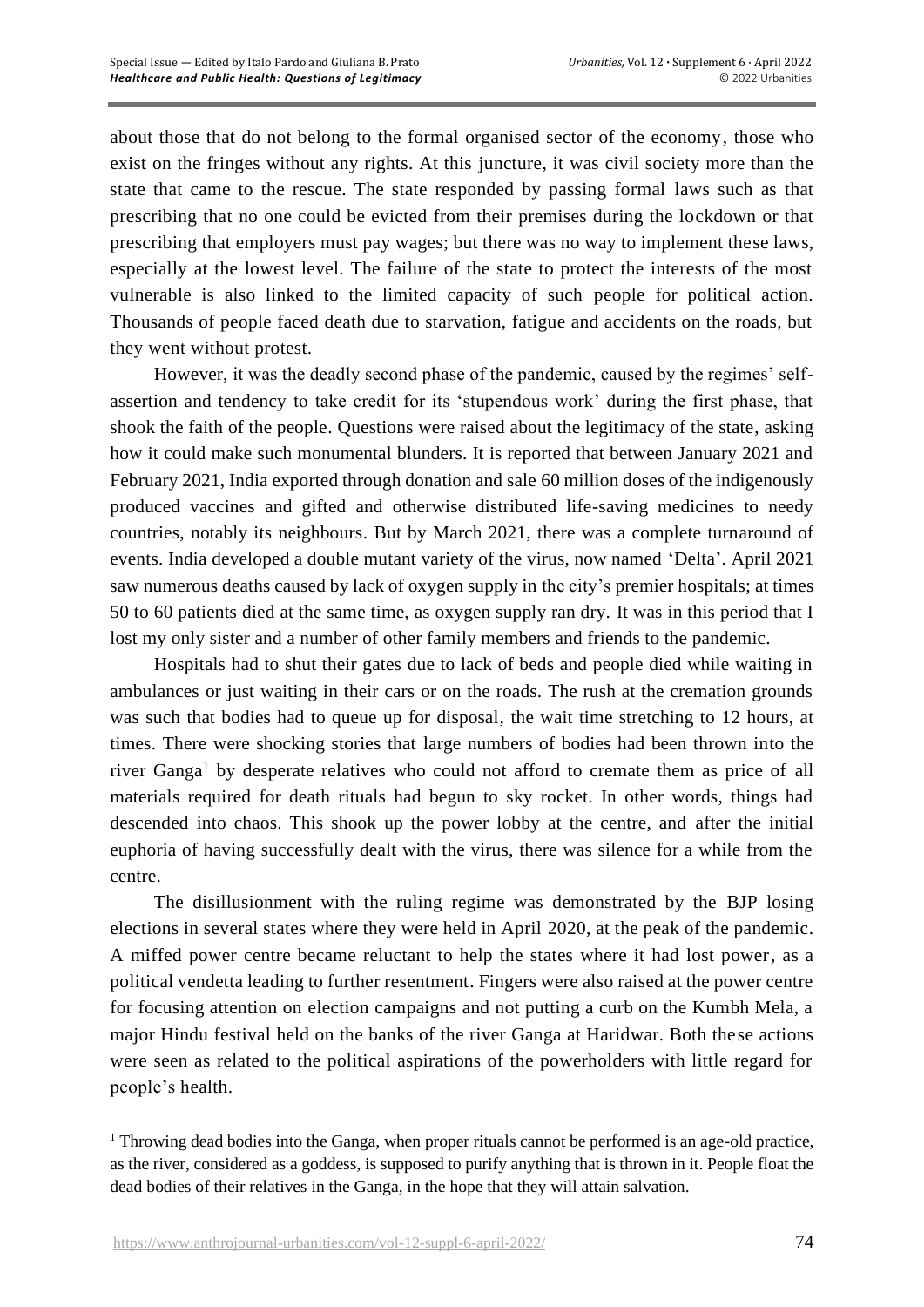The Kumbh Mela was in fact shut down only when several major religious leaders became infected with the virus. Citing situational contingency, the religious leaders left the Kumbh Mela as the right thing to do at the right time. But by then a lot of damage had been done and, as the people returned to their villages and towns, they brought back the virus with them. Yet, there was no blame at this time. Unlike the demonization of the event organized by the Tablighi Jamaat — a Muslim movement — where about 3,000 people had congregated in March 2020, an assembly of a 150,000 people performing rituals and bathing on the banks of the river with practically no precautions was not proclaimed as a super spreader; in fact, most news channels and media kept a total silence over the issue. The Islamic congregation had been widely condemned during the first phase of the pandemic.

With chaos and suffering everywhere, people had no other enemy to turn to, except the state. The anger was mostly directed towards the centre, for breach of promises, the inability to assess the future of the virus and for ignoring advice from knowledgeable sources. The head of the virology advisory committee resigned on the grounds that his repeated advice was ignored by those making decisions. This resignation was not broadcast by most of the Indian media; a few stations broadcast this news on international television only. Instead of trying to mitigate the situation, the government engaged in a game of covering up and reverse propaganda (*The Statesman*, June 2021) in an attempt to put the blame on the states, especially where there was a non-BJP government. But much of this misfired.

By January 2021, India had its own indigenously-manufactured vaccine, yet miscalculations by the centre cost a large number of people their lives. This particular lack of judgment on part of the leaders, brought down their legitimacy in the eyes of the people. According to the Hindu worldview, the ruler is like a parent to his/her people. Rulers should care for the lives and welfare of the people who depend on them. A serious breach of this principle occurred when the state decided to earn a name for itself internationally; that is, when it allowed large amounts of resources, much needed in the country itself, to move to the outside. This is one key instance where trust was lost, as so many people were hit where it hurt the most, the loss of loved ones.

# **To Conclude: How Legitimate is the Present Regime? And for Whom?**

In several essays, Pardo (e.g., 2012) argues that legitimacy has a dynamic nature and cannot be separated from the ongoing social processes of which it is only a part or a reflection. Prior to the pandemic, the right-wing BJP government had staked its legitimacy on the basis of 'faith' over 'rationality' and of religion above equalitarianism. It advocated both upper caste supremacy and patriarchy, under the garb of following Hindu dharma and a Hindu nationalism based on identity and self-pride. It managed to disguise its partisan attitude by showcasing paradigms such as 'development' and removal of corruption. However, although apparently very transparent and rational, these transformations hit, and were probably meant to hit, the poor and the marginal. The state was obviously driven by a corporate and pro-upper-class agenda disguised under progress, development and the removal of corruption.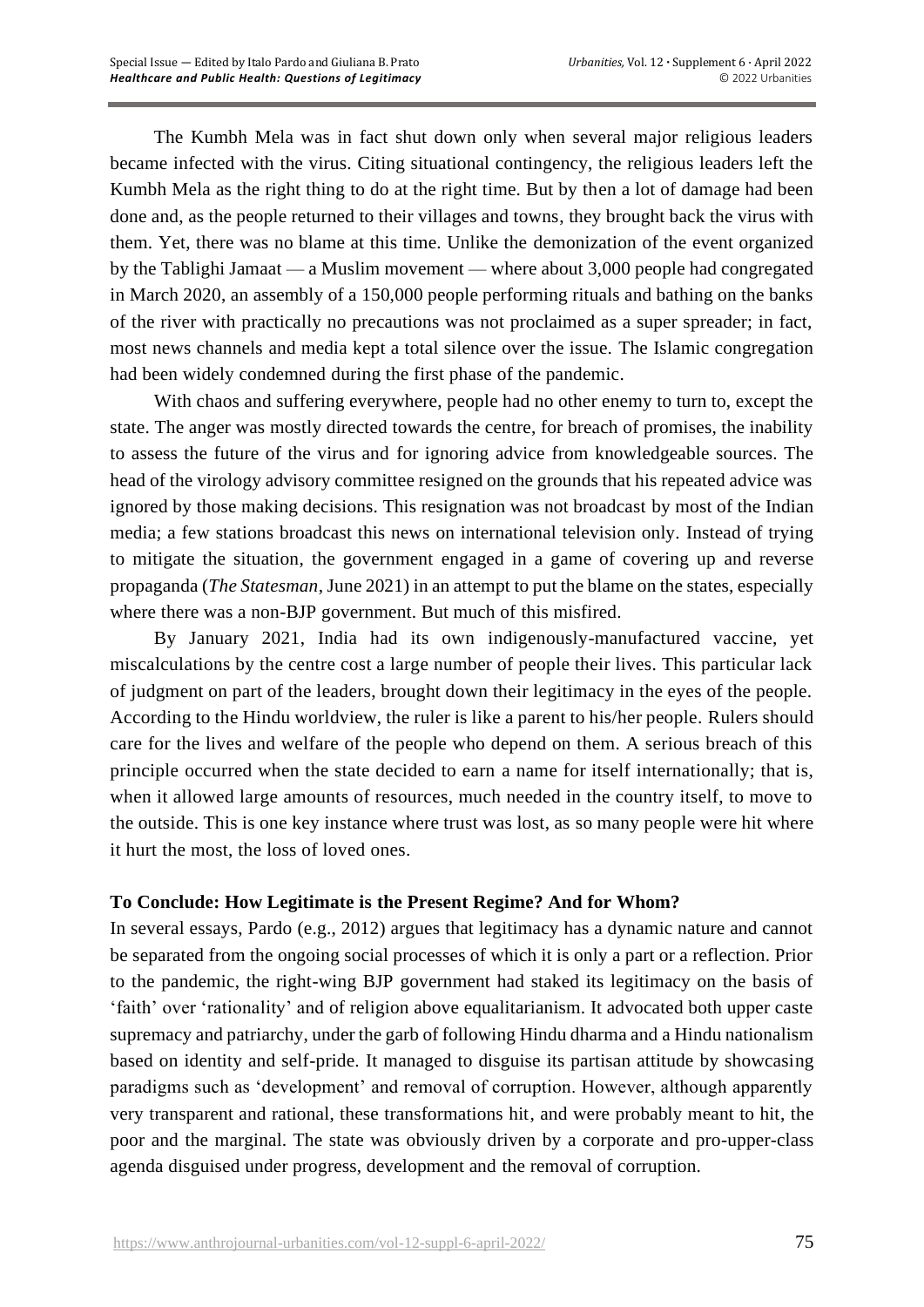With the pandemic, the scenario changed considerably. The virus cut across caste, class, religion and all other social divisions; so, it became impossible to have a hidden agenda that would be pro-upper caste and class and also be effective in controlling the pandemic. Although in the first phase there were attempts to shift the blame on the category of 'others'; such as Muslims, such machinations failed completely when the pandemic hit a peak and affected a very large proportion of the population. It was no longer something that happens to others, it was something that was happening to practically every one, very close to their own bodies and those of their loved ones. Legitimacy could not be derived from ideological rhetoric or from empty signifiers, people were expecting concrete action.

The OECD has identified four major parameters for identifying the legitimacy of a state (Pardo and Prato 2019: 2). The third is 'shared beliefs', it presumes common beliefs, religion and charismatic leadership as leading to a 'shared political community' of the ruler and ruled, which is problematic in a widely differentiated and plural society like India. Here, several religions co-exist, and there are numerous sub-divisions in the major Hindu religion, which also professes that all paths lead to the same truth. There is also a globalized, cosmopolitan and liberal civil society that stakes claim to common humanitarianism and seeks legitimacy to rule by performative characters and adherence to legal norms. This section of Indian society also invokes a humanitarian and inclusive version of Hinduism. Importantly, the textual religious ideology that is the backbone of the right-wing regime invokes the ideal ruler as just, equalitarian and responsible. The failure ultimately to protect the people against the pandemic was seen as a loss of legitimacy to rule, both in terms of a rational-legal model of instrumentality and a model of ideal ruler as derived from the sacred texts of Hinduism.

# **References**

- Brass, P. R. 1994. *Politics of India Since Independence.* Cambridge: Cambridge University Press.
- Channa, S. M. 2017. Hinduism and Jainism. In H. Callan (ed.), *The International Encyclopaedia of Anthropology*. New York: Wiley.
- Channa, S. M. 2019. The Thirsty Village. *Social Change,* 49 (4):590-604
- Channa, S. M. 2020. Learning to Live Differently: The Pandemic and the 'Delhites'. In G. B. Prato (ed.), *City Life and Beyond in Times of Pandemic.* Special Issue, *Urbanities-Journal of Urban Ethnography*, 10 (Suppl. 4): 30-33.
- Chatterjee, P. 2011. *Lineages of Political Society,* Delhi: Permanent Black (Outside South Asia by Columbia University Press).
- Jaffrelot, C. 1996. *The Hindu Nationalist Movement in India*, New York: Columbia University Press.
- Laclau, E. 1977. *Politics and Ideology in Marxist Theory*. London: New Left Books.